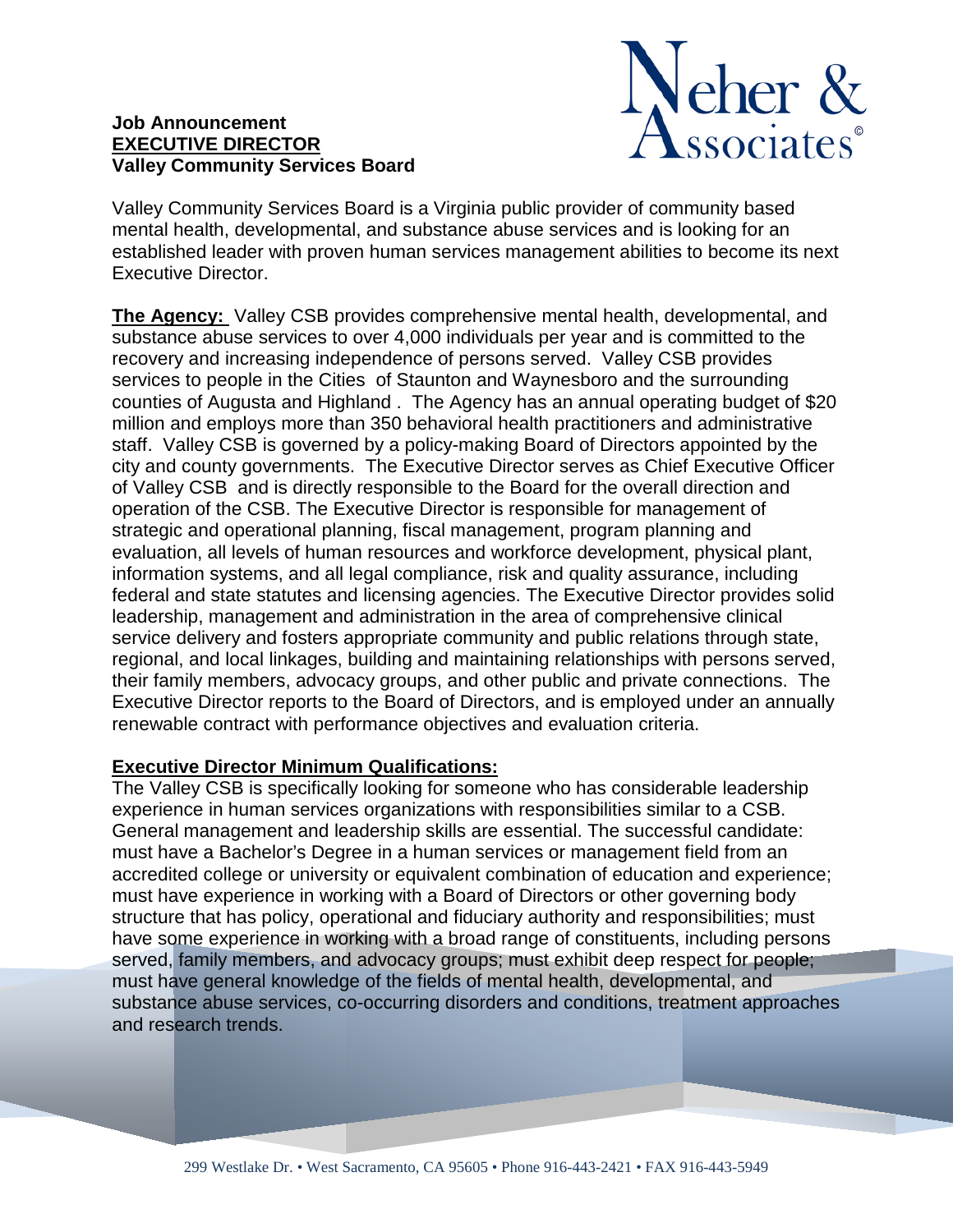## **Executive Director Preferred Candidate**:



**Education and Experience:** The preferred candidate will have a Master's Degree in a related field of human services or management, and a career history of proven human services management experience in organizations with responsibilities similar to those of a CSB, including management in the areas of human resources, fiscal management, public relations, fund raising, communications, and advocacy.

**Leadership Style:** The preferred candidate will be committed to a high level of performance in the leadership role, foster an atmosphere of trust throughout the agency and community, and inspire others by example to achieve goals and objectives of the organization; will demonstrate personal integrity and a participatory leadership style, appropriately delegating responsibility and authority throughout the organizational structure and uniting the organization around a common vision; at the same time, will manage with clarity and demonstrate reasoned decisiveness as the situation and the role dictates; will demonstrate an intellectual curiosity about the agency and its workers; will respect what all parties bring to the table in knowledge, skills, and abilities, and will move forward on shared values; will demonstrate an ability to lead by example, to motivate staff to high levels of performance through appreciation, shared excitement, and to model a contagious enthusiasm for the work of the agency, the people served, the staff who serve them, and the community that cradles them; will adapt during periods of growth, transition and uncertainty so as to inspire employee confidence in their leadership; will be honest and direct while still prioritizing a comfortable and enjoyable work environment throughout the agency.

**Administrative Ability:** The preferred candidate: will be efficient in daily interactions and in managing the organizational systems including staffing structure, communication systems, technology, policy development, paperwork, and use of space resources; will supervise and elicit superior performance from senior managers and administrators; will listen to, skillfully communicate with, and maintain excellent relationships with agency staff, community members, advocates, families, and persons served; will facilitate, collaborate, and coordinate with others to effect successful outcomes; will collaboratively develop, articulate and monitor the agency vision; will demonstrate expertise in data analysis and creative problem-solving; will manage projects with clear timelines; will be able to work independently and with a team; will mediate disputes creatively and effectively; will be able to skillfully navigate political processes and changing federal, state and local demands.